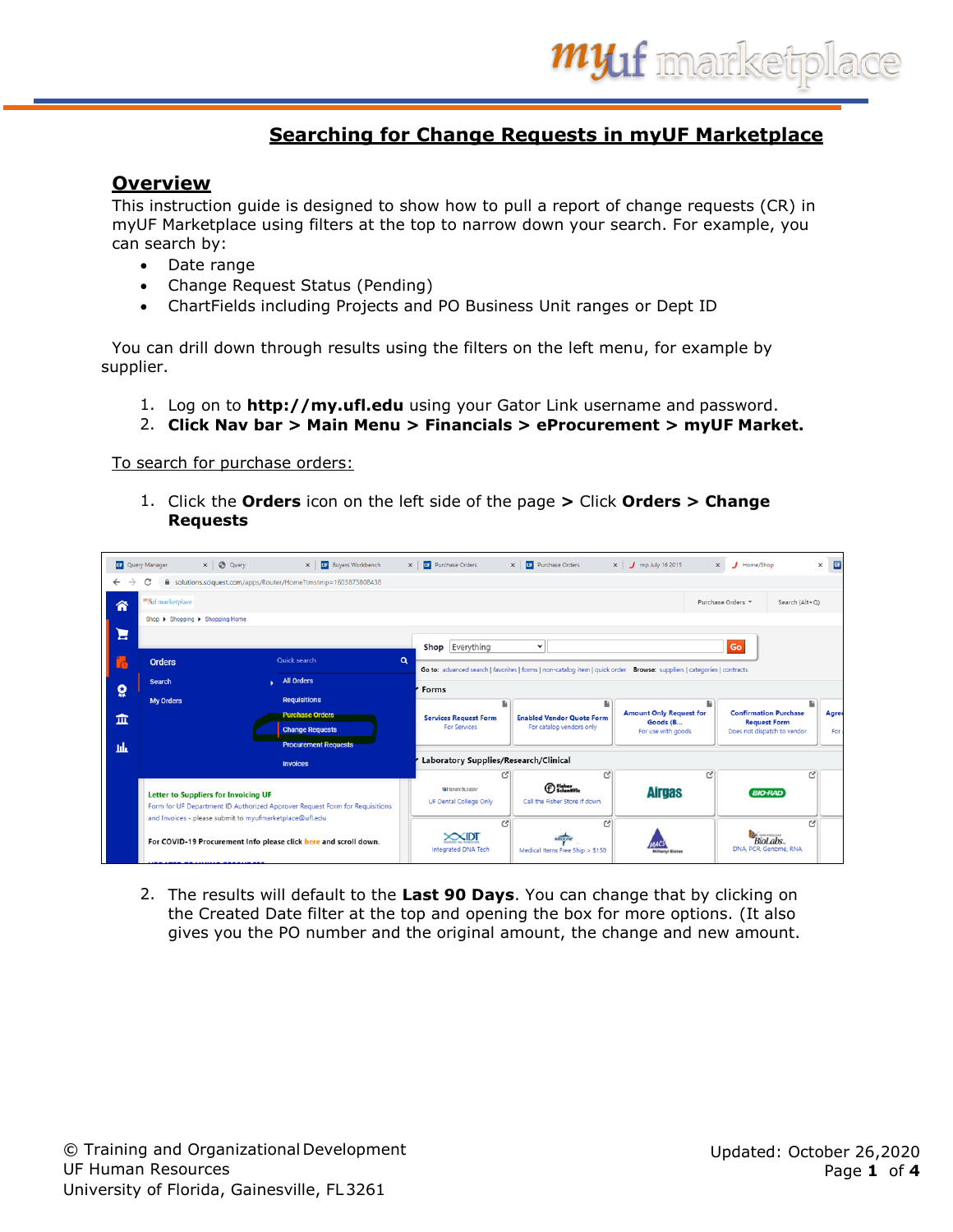## **myuf** marketplace

| "Maf marketplace                                                |                                          |        |                                              |                                          |                             |                          | Purchase Orders *        | Search (Alt+Q)                                  | $\mathsf q$         | ਢ<br>14.32 USD   | $\circ$ $\bullet$ $\bullet$ $\bullet$ |
|-----------------------------------------------------------------|------------------------------------------|--------|----------------------------------------------|------------------------------------------|-----------------------------|--------------------------|--------------------------|-------------------------------------------------|---------------------|------------------|---------------------------------------|
|                                                                 | Orders > Search > Change Requests        |        |                                              |                                          |                             |                          |                          |                                                 |                     |                  |                                       |
| $\equiv$                                                        | <b>Search Change Requests</b>            |        |                                              |                                          |                             |                          |                          |                                                 | <b>N</b> Save As    | Pin Filters      | Export All                            |
| Quick Filters                                                   | My Searches                              |        | Created Date: Last 90 days                   | Quick search                             | $\alpha$<br>Ð<br>Add Filter | Clear AB Filters         |                          |                                                 |                     |                  |                                       |
| Supplier                                                        | $\check{~}$                              | $\leq$ | Page                                         | 1-200 of 900 Results<br>of 5             |                             |                          |                          |                                                 |                     |                  | 200 Per Page                          |
| Fisher Scientific Co LLC                                        | $\left( 2 \right)$                       | $\Box$ | Change Request<br>$No.$ $\blacktriangledown$ | Supplier                                 | Prepared For                | Submitted Date O         | Change Request<br>Status | <b>Total Amount</b><br>$\overline{\phantom{a}}$ | Original PO Total - | Amount of Change | PO Number                             |
| Faculty Assn                                                    | Florida Veterinary Medicine<br><b>GB</b> | 0      | 137417020                                    | Feren Alexard Castillo Luian ®           | Patricia King               | 10/28/2020               | Pending                  | 29.630.50 USD                                   | 18,000.00 USD       | 11,630.50 USD    | 2100831191                            |
|                                                                 | $\omega$<br>Morningstar Contractors Inc. |        |                                              |                                          |                             | 10:20:21 AM              |                          |                                                 |                     |                  |                                       |
| Henry Schein Inc.<br><b>BBI Construction</b><br>Management Inc. | $\bigcirc$<br>$\bullet$                  | 0      | 137411031                                    | Riverside Assessments LLC <sup>(1)</sup> | Shaira Rivas-Otero          | 10/28/2020<br>8:18:00 AM | Pending                  | 3.671.42 USD                                    | 2,492.94 USD        | 1,178,48 USD     | 2100839855                            |
| V See More                                                      | Show More                                |        | 137409935                                    | Dentsply Tulsa Dental Specialties        | Quincy Allen                | 10/28/2020<br>7:09:10 AM | Pending                  | 30,000.00 USD                                   | 8,000.00 USD        | 22,000.00 USD    | 2100836869                            |
| <b>Change Request Status</b><br>Completed                       | $\check{ }$<br>(785)                     | 0.     | 137407560                                    | Life Technologies Corporation            | Marianne Smith              | 10/27/2020 9:55:24 PM    | Rejected                 | $0.00$ $USD$                                    | 24,000.00 USD       | $-24,000.00$ USD | 2100830006                            |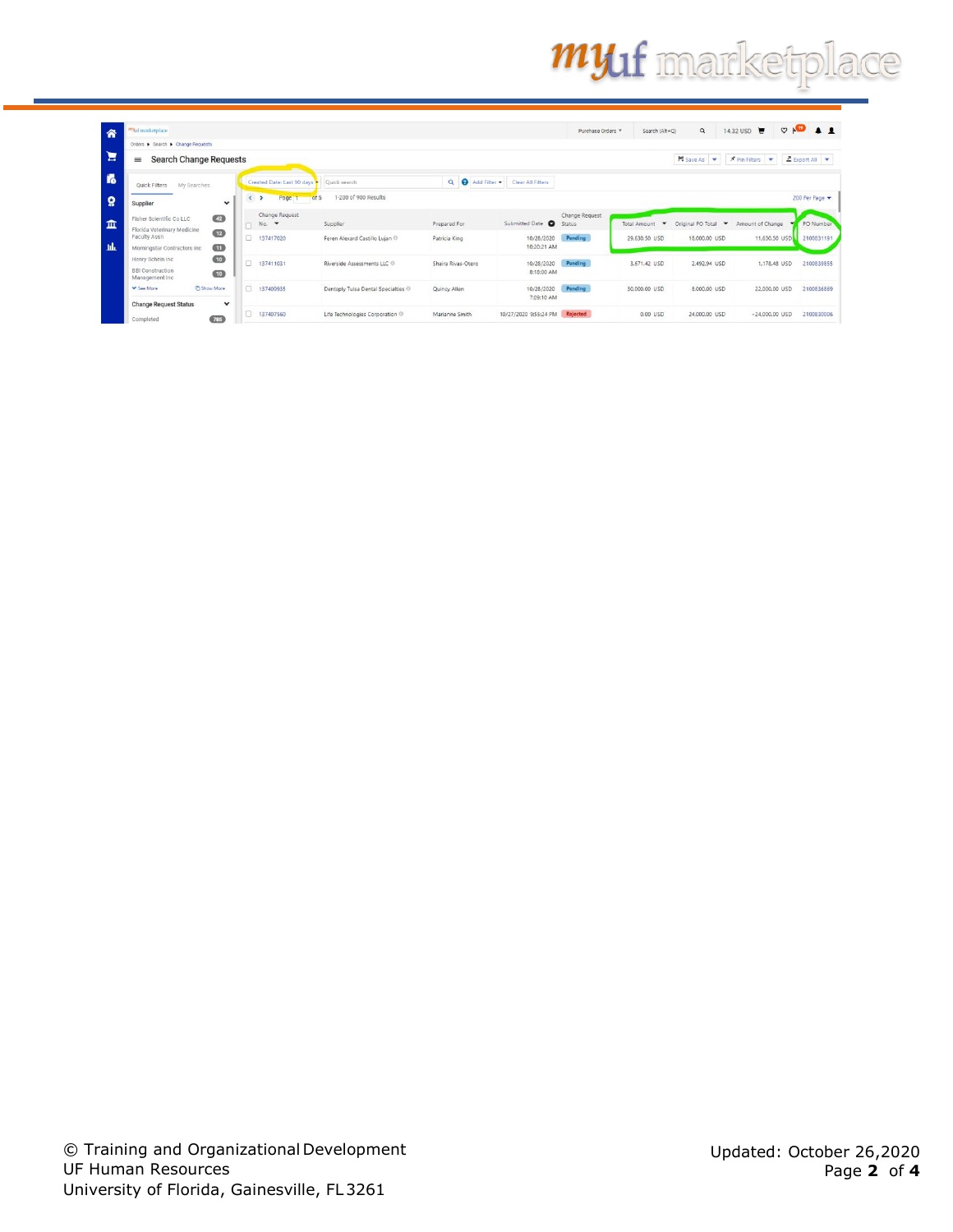Search (Alt+Q)  $\alpha$  $14.$ 容 Έ  $\equiv$  Search Change Requests  $H$  Save As  $\rightarrow$ f<sub>o</sub> Created Date: Last 90 days < Quick search Q Add Filter Clear All Filters Quick Filters My Searches  $\pmb{\Omega}$  $\bigcirc$  All Supplier  $\ddot{\phantom{0}}$ Change Require<br>ted Date **O** Status ● Within Last 90 days Fisher Scientific Co LLC  $\overline{42}$  $\hat{m}$ Days<br>Last 7 days Total Am  $_{\text{ount}}$   $\star$ nal PO Total v E Florida Veterinary Medicine<br>Faculty Assn ○ Betwee  $\overline{12}$ 10/28/2020 Pending 29,630.50 USD 18,000.00 USD .<br>Cfewer o nt. **nastar Contra**  $\blacksquare$ 10:20:21 AM  $\bigcirc$  Date is **Jenry Schein Inc.**  $\overline{10}$ 10/28/2020<br>8:18:00 AM 3,671.42 USD 2,492.94 USD  $\bigcirc$  After **BBI Construction**  $\boxed{10}$ Management Ind  $\bigcirc$  After 10/28/2020 30,000.00 USD 8,000.00 USD  $\begin{array}{|c|c|}\n\hline\n\text{Days} & \text{v} & \text{from now}\n\end{array}$ 7:09:10 AM  $\bigcirc$  Bet  $\blacktriangleright$  and **Change Request Status** 20 9:55:24 PM Rej 0.00 USD 24.000.00 USD  $785$ Year-To-Date<br>Last Month Rejected  $\bullet$ 20 3:21:02 PM Pending 177,647.00 USD 117,647,00 USD Withdrawn  $(21)$ Previous Year  $\Box$ 137388 10/27/2020 2:23:10 PM Pending 40.000.00 USD 25.000.00 USD Frenous rear<br>Fiscal Year-To-Date<br>Previous Fiscal Year Pending  $\overline{17}$  $\bullet$  $137385$ Dortha Albert 10/27/2020 1:49:11 PM Pending 1,584.00 USD 1,188.00 USD **Returned To** ated 0

For example, if you click on the Last 90 Days dropdown, you can select Month to Date:

3. To apply more filters, click the Add Filter box on the right. Scroll down the list to see more filters. For example, you can click on the Change Request Status box.

|          | Orders > Search > Change Requests                                             |          |                                                   |                                   |                    |                                                                                                                 |  |
|----------|-------------------------------------------------------------------------------|----------|---------------------------------------------------|-----------------------------------|--------------------|-----------------------------------------------------------------------------------------------------------------|--|
| Έ        | <b>Search Change Requests</b><br>≡                                            |          |                                                   |                                   |                    |                                                                                                                 |  |
| i.       | My Searches<br><b>Ouick Filters</b>                                           |          | Created Date: Month-To-Date +                     | Quick search                      | Ø<br>Q             | Add Filter •<br><b>Clear All Filters</b><br>Product Description                                                 |  |
| $\Omega$ | $\checkmark$<br><b>Supplier</b>                                               | $\left($ | of 2<br>Page   1<br>$\rightarrow$                 | 1-200 of 254 Results              |                    | Product Flags<br><b>Properties</b>                                                                              |  |
| 血        | $\overline{13}$<br>Fisher Scientific Co LLC                                   |          | <b>Change Request</b><br>No. $\blacktriangledown$ | Supplier                          | Prepared For       | ist<br>Change Request Status<br>Status Flags                                                                    |  |
|          | Florida Veterinary Medicine<br>$\overline{\mathbf{A}}$<br><b>Faculty Assn</b> |          | 137417020                                         | Feren Alexard Castillo Lujan ®    | Patricia King      | <b>Custom Fields</b>                                                                                            |  |
| -lik     | $\sqrt{4}$<br>The Brentwood Co Inc.                                           |          |                                                   |                                   |                    | □ *Account<br>□ *Business Purpose                                                                               |  |
|          | Parrish McCall Constructors<br>$\overline{4}$<br>Inc                          |          | 137411031                                         | Riverside Assessments LLC         | Shaira Rivas-Otero | $\Box$ *Dept Flex<br>$\Box$ *Dept Id                                                                            |  |
|          | <b>Complete Network Solutions</b><br>$\bullet$<br>Inc                         |          |                                                   |                                   |                    | $\Box$ *Fund<br>□ *PO Business Unit                                                                             |  |
|          | <b>C</b> Show More<br>▼ See More                                              |          | 137409935                                         | Dentsply Tulsa Dental Specialties | Quincy Allen       | $\Box$ *Program<br>□ *Project                                                                                   |  |
|          | <b>Change Request Status</b><br>$\checkmark$                                  |          | 137407560                                         | Life Technologies Corporation     | Marianne Smith     | ∩ *Ouote<br>□ *Source Of Funds                                                                                  |  |
|          | 215<br>Completed                                                              |          |                                                   |                                   |                    | the contract of the contract of the contract of the contract of the contract of the contract of the contract of |  |

Use this filter to see which requistions are still pending in workflow and have not become a purchase order. Select Pending when the options are shown and click the Apply button.

| Ξ              | <b>Search Change Requests</b><br>≡                                                                                           |                                                                                            |                         |         |
|----------------|------------------------------------------------------------------------------------------------------------------------------|--------------------------------------------------------------------------------------------|-------------------------|---------|
| f <sub>o</sub> | My Searches<br>Quick Filters                                                                                                 | Created Date: Month-To-Date<br>Quick search                                                |                         |         |
| ៰្ព            | $\check{ }$<br>Supplier                                                                                                      | Change Request Status: All.                                                                |                         |         |
| 血<br>щF        | $\circledcirc$<br>Fisher Scientific Co LLC<br>Florida Veterinary Medicine<br>Ø<br>Faculty Assn<br>Ø<br>The Brentwood Co Inc. | <b>Completed</b><br>Pending<br><b>Rejected</b><br>Returned To Requisitioner<br>□ Withdrawn | Results                 | Prepar  |
|                | Parrish McCall Constructors<br>Ø<br>Inc.                                                                                     | Apply<br>Cancel                                                                            | istillo Lujan O         | Patrici |
|                | Complete Network Solutions<br>◙<br>Inc                                                                                       | <b>IUTHERUS</b>                                                                            | www.awe.maaeaaments LLC | Shaira  |
|                | <b>Prickly May</b><br><b>Marine Marine</b>                                                                                   |                                                                                            |                         |         |

© Training and Organizational Development UF Human Resources University of Florida, Gainesville, FL3261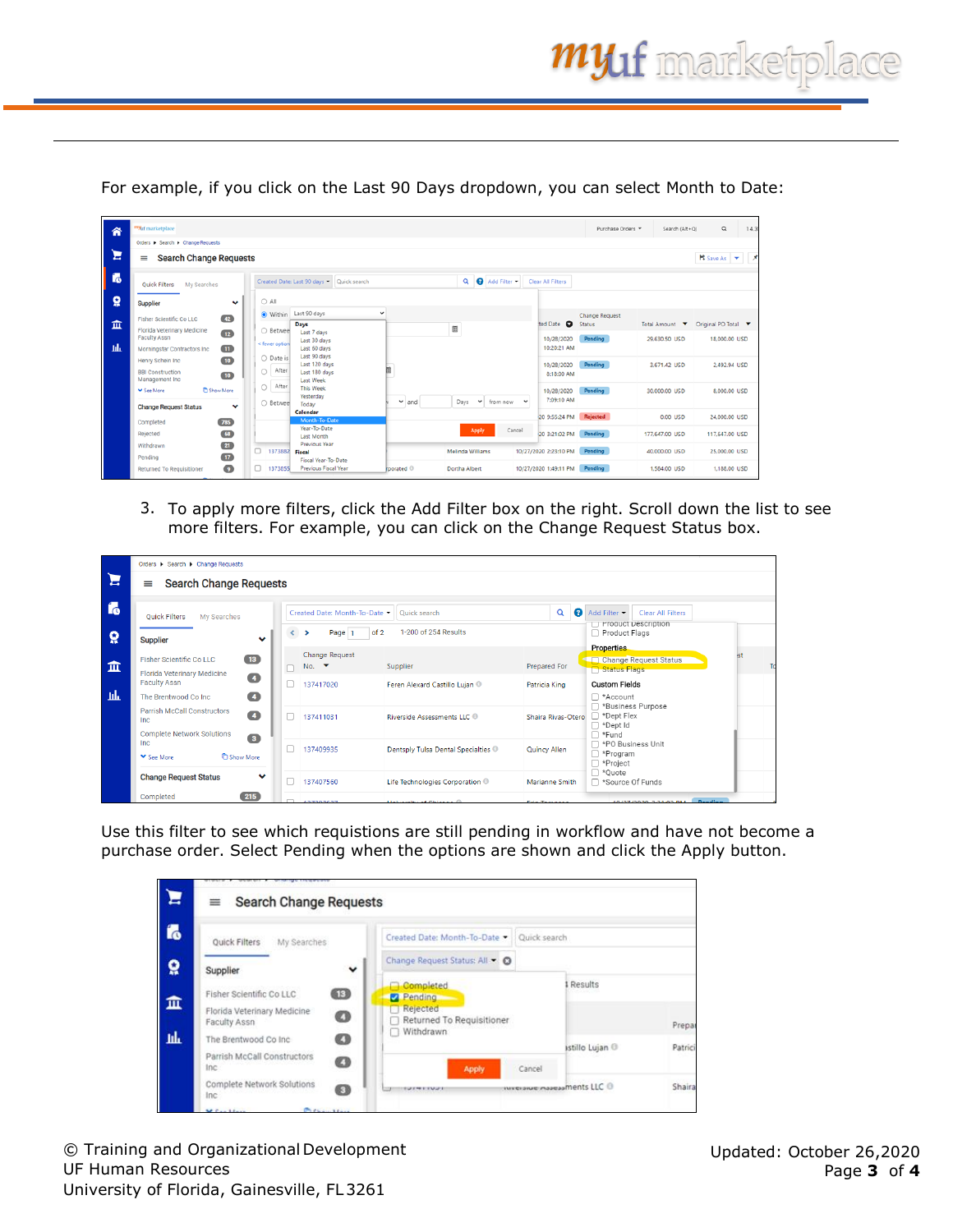4. If you would like to narrow the search to your PO Business Unit, your Dept ID or your Project, or other ChartFields, click Add Filter and scroll down to Custom Fields.

| $\equiv$                                                                                                                                 | <b>Search Change Requests</b>                                                             |                                                                            |                                                |                                                                                                        |  |  |  |  |  |  |  |  |  |  |
|------------------------------------------------------------------------------------------------------------------------------------------|-------------------------------------------------------------------------------------------|----------------------------------------------------------------------------|------------------------------------------------|--------------------------------------------------------------------------------------------------------|--|--|--|--|--|--|--|--|--|--|
| <b>Quick Filters</b><br>My Searches<br>$\checkmark$<br><b>Supplier</b>                                                                   | Created Date: Month-To-Date ▼<br>Change Request Status: Pending • 3<br>1-15 of 15 Results | Quick search                                                               | Q<br>Q                                         | Add Filter •<br>Clear All Filters<br>□ Product Category<br><b>Product Description</b><br>Product Flags |  |  |  |  |  |  |  |  |  |  |
| District School Board of<br>$\bullet$<br><b>Putnam County</b><br>$\bullet$<br><b>WHIP Mix Corp</b><br>$\bullet$<br>University of Chicago | Change Request No.<br>Π<br>137417020                                                      | Supplier<br>Feren Alexard Castillo Lujan ®                                 | Prepared For<br>Patricia King                  | Properties<br>□ Status Flags<br>st<br><b>Custom Fields</b><br>□ *Account                               |  |  |  |  |  |  |  |  |  |  |
| $\bullet$<br>Teal Tile & Carpet Inc<br>$\blacksquare$<br><b>Forest Incentives</b>                                                        | 137411031<br>П                                                                            | Riverside Assessments LLC                                                  | Shaira Rivas-Oter                              | □ *Business Purpose<br>*Dept Flex<br>□ *Dept Id                                                        |  |  |  |  |  |  |  |  |  |  |
| <b>C</b> Show More<br><b>▼</b> See More                                                                                                  | 137409935<br>$\Box$                                                                       | Dentsply Tulsa Dental Specialties ®                                        | <b>Quincy Allen</b>                            | ∩ *Fund<br>□ *PO Business Unit                                                                         |  |  |  |  |  |  |  |  |  |  |
| $\bullet$<br><b>Department</b>                                                                                                           | 137393637                                                                                 | University of Chicago                                                      | Erin Tompson                                   | $\Box$ *Program<br>□ *Project<br>$\Box$ *Ouote                                                         |  |  |  |  |  |  |  |  |  |  |
| DN-ACCOUNTING (34010602)<br>$\left( 2\right)$<br><b>OR-CG ACCOUNTING</b>                                                                 | 137388271<br>127205540                                                                    | Dentsply Implants <sup>®</sup><br>Chairman Davis Line Language and a staff | Melinda Williams<br><b>Considered Allisons</b> | Source Of Funds<br>1070710000 1-10-11 DML                                                              |  |  |  |  |  |  |  |  |  |  |

For this example, we checked Dept ID and entered it into the field, then clicked Apply.

| <b>Search Change Requests</b><br>≡                               |    |                                                                     |          |                                                           |                      |              |                          |                           |  |
|------------------------------------------------------------------|----|---------------------------------------------------------------------|----------|-----------------------------------------------------------|----------------------|--------------|--------------------------|---------------------------|--|
| <b>Quick Filters</b><br>My Searches                              |    | Created Date: Month-To-Date Y<br>Change Request Status: Pending . 3 |          | Quick search<br>*Dept Id: All • 8                         | Ø<br>Q               | Add Filter • | <b>Clear All Filters</b> |                           |  |
| $\checkmark$<br><b>Supplier</b>                                  |    |                                                                     |          |                                                           |                      |              |                          |                           |  |
| District School Board of<br>$\bullet$                            |    | 1-15 of 15 Results                                                  |          | ○ Starts With<br>● Is Equal To                            | $\bigcap$ Is Between |              |                          |                           |  |
| <b>Putnam County</b><br>$\mathbf \Omega$<br><b>WHIP Mix Corp</b> |    | Change Request No.<br>▼                                             | Supplier | 34010602                                                  | ٠                    |              | Submitted Date <b>Q</b>  | Change Request Status Tot |  |
| $\blacksquare$<br>University of Chicago                          | υ  | 137417020                                                           | Feren A  | Search for Values                                         | Q                    |              | 10/28/2020 10:20:21 AM   | Pending                   |  |
| O<br>Teal Tile & Carpet Inc                                      | n  | 137411031                                                           |          | Riversid Any Value                                        | ٠                    |              | 10/28/2020 8:18:00 AM    | Pending                   |  |
| $\blacksquare$<br><b>Forest Incentives</b>                       | п  | 137409935                                                           |          | Dentspl No Value/Blank                                    | ٠                    |              | 10/28/2020 7:09:10 AM    | Pending                   |  |
| <b>C</b> Show More<br><b>▼</b> See More                          |    |                                                                     |          | 64403000 - FA-PDS-P CARD                                  | ٠                    |              |                          |                           |  |
| $\checkmark$<br><b>Department</b>                                |    | 137393637                                                           | Universi | 64404000 - FA-PDS-DISBURSEMENT                            |                      |              | 10/27/2020 3:21:02 PM    | Pending                   |  |
| $\overline{\mathbf{2}}$<br>DN-ACCOUNTING (34010602)              | 11 | 137388271                                                           | Dentspl  |                                                           | ٠                    |              | 10/27/2020 2:23:10 PM    | Pending                   |  |
| OR-CG ACCOUNTING<br>O<br><b>SERVICES (11110000)</b>              | ┐  | 137385549                                                           | Cleaver- | <b>Apply</b>                                              | Cancel               |              | 10/27/2020 1:49:11 PM    | Pending                   |  |
| <b>SR-ANIMAL CARE SERVICES</b><br>n                              |    | 137379088                                                           |          | South Palm Cardiovascular Research<br><b>Robert Raske</b> |                      |              | 10/27/2020 12:29:17 PM   | Pending                   |  |

Before looking at the results, check the filters to make sure they are exactly what you need. If there are too many, you can remove or adjust.

| 合            | "Muf marketplace                                  |                                            |                                                                  |                                                                                                 |                                          |                              | Purchase Orders = | Search (Alt+Q) | $\alpha$            | 14.32 USD $\Box$                    | $\circ \bullet \bullet \bullet \bullet$ |
|--------------|---------------------------------------------------|--------------------------------------------|------------------------------------------------------------------|-------------------------------------------------------------------------------------------------|------------------------------------------|------------------------------|-------------------|----------------|---------------------|-------------------------------------|-----------------------------------------|
|              | Orders > Search > Change Requests                 |                                            |                                                                  |                                                                                                 |                                          |                              |                   |                |                     |                                     |                                         |
| $\mathbf{E}$ | <b>Search Change Requests</b><br>$\equiv$         |                                            |                                                                  | <b>H</b> Save As $\rightarrow$ <b>Pin Filters</b> $\rightarrow$<br>$E$ Export All $\rightarrow$ |                                          |                              |                   |                |                     |                                     |                                         |
| <b>To</b>    | <b>Ouick Filters</b><br>My Searches               | Created Date: Month-To-Date - Quick search |                                                                  |                                                                                                 | Q Add Filter<br><b>Clear All Filters</b> |                              |                   |                |                     |                                     |                                         |
| ្ល           | $\checkmark$<br>Supplier                          |                                            | Department: DN-ACCOUNTI • ©   Change Request Status: Pending • © |                                                                                                 |                                          |                              |                   |                |                     |                                     |                                         |
| 血            | $\bullet$<br><b>WHIP Mix Corp</b>                 | Change Request No.                         | Supplier                                                         | <b>Prepared For</b>                                                                             | Submitted Date                           | <b>Change Request Status</b> | Total Amount ▼    |                | Original PO Total ▼ | Amount of Change <b>F</b> PO Number |                                         |
|              | Dentsply Tulsa Dental<br>$\bullet$<br>Specialties | □ 137409935                                | Dentsply Tulsa Dental Specialties ®                              | <b>Quincy Allen</b>                                                                             | 10/28/2020 7:09:10 AM Pending            |                              | 30,000.00 USD     |                | 8.000.00 USD        | 22.000.00 USD                       | 2100836869                              |
| -lik         | Show More                                         | 137324911                                  | WHIP Mix Corp ®                                                  | Quincy Allen                                                                                    | 10/26/2020 11:51:06 AM Pending           |                              | 30,000.00 USD     |                | 10,000.00 USD       | 20,000.00 USD                       | 2100817323                              |
|              | $\checkmark$<br><b>Prepared For</b>               |                                            |                                                                  |                                                                                                 |                                          |                              |                   |                |                     |                                     |                                         |
|              | $\overline{2}$<br>Allen, Quincy                   |                                            |                                                                  |                                                                                                 |                                          |                              |                   |                |                     |                                     |                                         |

© Training and Organizational Development UF Human Resources University of Florida, Gainesville, FL3261